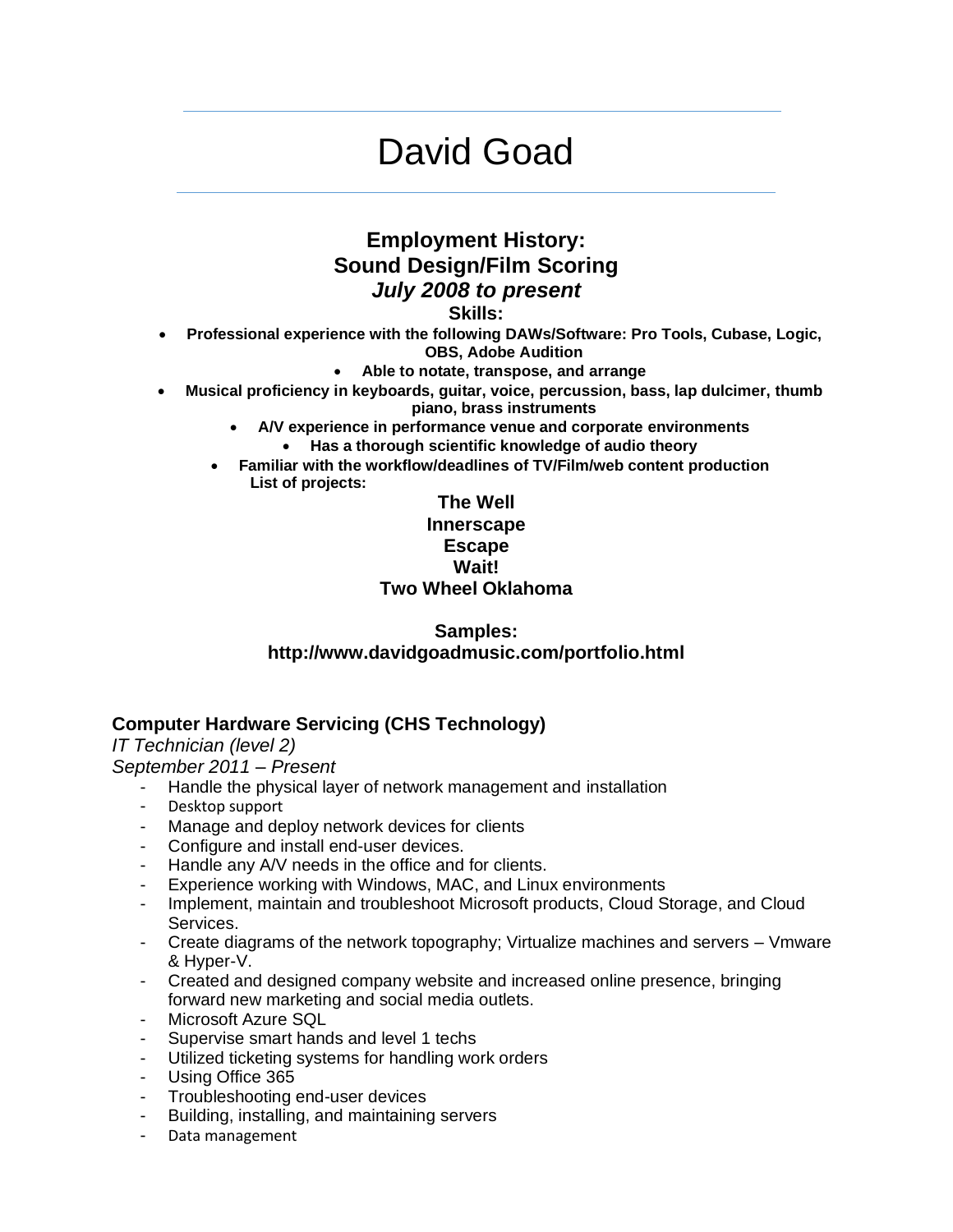- Install, configure, and troubleshoot printing devices
- Troubleshoot hard drives
- Provide over-the-phone and remote troubleshooting
- IP Telephony

#### Kindercare

*Teacher* 2021-Present

#### **Tunelark**

*Music Instructor 2019 – Present*

Instruct students interested in learning and improving their skills encompassing piano, guitar, bass, singing/voice, music theory, production, and voice acting.

#### **The Anderson School of Music**

*Music Instructor 2019-2020*

- Provided instruction and education to students learning to improve their voice/singing skills.

## **Education**

University of Central Oklahoma Graduated 2014

Bachelors of Applied Technology - Concentration: Music Business/Film Scoring

Academy of Contemporary Music Contemporary Music Contemporary Music Contemporary Contemporary Contemporary Contemporary Contemporary Contemporary Contemporary Contemporary Contemporary Contemporary Contemporary Contemporar Associate of Applied Science – Performance Degree: Guitar

#### **References**

Paige Covey - Manager CHS Technolog[y paige@chstechnology.com](mailto:paige@chstechnology.com) 405-360-6005 Lisa Anderson - Manager of The Anderson School [http://www.theandersonschool.com](http://www.theandersonschool.com/) [andersonschool.lg@gmail.com](mailto:andersonschool.lg@gmail.com) Scott Booker - Dean/Mentor/Manager Academy of Contemporary Music and The Flaming Lips [scott.booker@acm.uco.edu](mailto:scott.booker@acm.uco.edu) David Goad Sr. - President/CEO CHS Technology [dgoad@chs-online.com](mailto:dgoad@chs-online.com) 405-360-6005 Carole Kelley - Education Administrator Harding Charter Prep School 405-314-2063

Ferris O'Brien - Program Director KOSU SpyF[M ferrisobrien@gmail.com](mailto:ferrisobrien@gmail.com) 

David Goad 405-501-7973